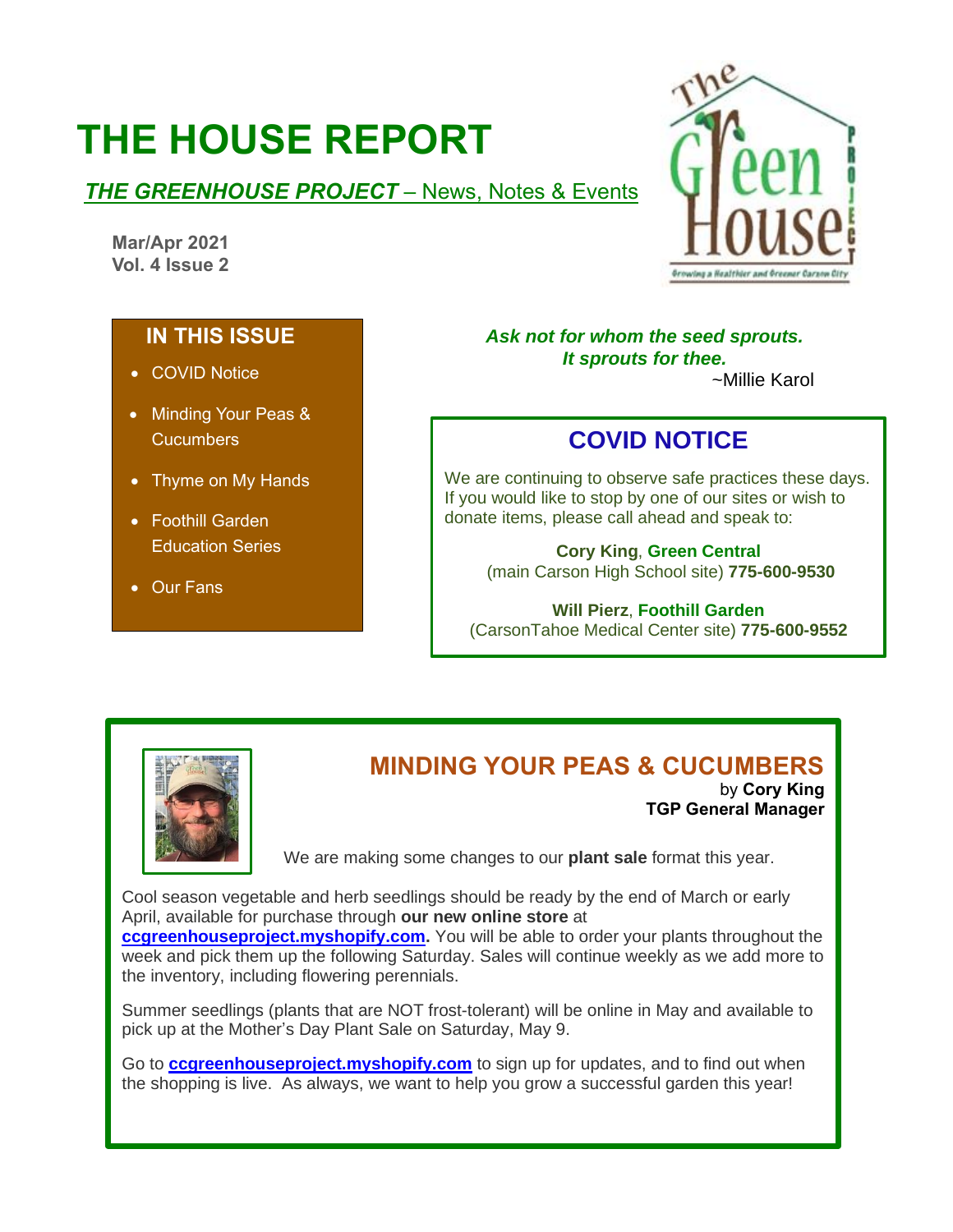### **THYME ON MY HANDS Director's Report, Jon Ruiter**

### **Introducing our Sustainability 2021 Campaign**

Despite the redefined world we now live in, through hard work *The Greenhouse* **Project** (TGP) was again able to donate more than 4,500 pounds of fresh, healthful produce to the food insecure of our community in the past year. Since inception, TGP's efforts have helped reestablish the Agricultural Sciences program at Carson High School (CHS) which has grown to 200 students and two full-time instructors. Through fundraising and grants, we have created much needed instructional space in the form of an outdoor classroom at *Green Central.* our main site on the CHS campus. We've continued our cultivation and the local merchant sponsorship program for the 80 hanging flower baskets that beautify our downtown corridor each summer; our way of giving back to the community. In collaboration with Chamber of Commerce leadership and Carson City Parks &

Recreation, we helped complete the **Serenity Trail** at the **Foothill Garden**, our site on the Carson Tahoe Regional Medical Center campus. This hoop house, with expansion of outdoor planting beds, has helped to meet increasing produce donation needs. In the past year the popular **Foothill Garden**

**Education Series** pivoted to an interactive virtual gardening class, via our Facebook page. *All these accomplishments and adjustments have been made with a 3 person staff, AmeriCorps members, CHS Ag Sciences students and CHS CriticalLifeSkills/special needs students, plus our valuable community volunteers!*

A hard lesson learned from the challenges of 2020: our primary annual fundraiser, *The Concert Under the Stars*, is no longer workable in an unpredictable world. Therefore, we ask for your help in launching a **Sustainability 2021 Campaign** with a two-pronged approach to ensure our financial security in perpetuity.

First, as a **GuideStar Silver Seal of Transparency** non-profit, we have created a "*Friends of The Greenhouse Project" endowment fund* which will encourage donations, to minimize our reliance on fundraising. Instead, we will concentrate on "**friendraising**," thus utilizing your gifts, now and in the future. An ambitious long-term goal of \$1 million will provide an annual return on investment to support TGP's financial security so we can continue our mission.

Second, sales from the expansion of our *vermicompost program* (an ecosystem of microbes and earthworms) and the development of a *wholesale crop program* will subsidize our operations, while also providing new learning opportunities for students.

Donations in any amount will help us reach this goal. We at The Greenhouse Project greatly appreciate past generosity and hope

you will support our Sustainability 2021 Campaign.

You may mail a check to: *The Greenhouse Project* **Sustainability Campaign PO Box 2024 Carson City, NV 89702**

*Please specify in the memo line whether you prefer to donate to the endowment fund or the crop program.*

You may also visit our website at *[www.carsoncitygreenhouse.org](http://www.carsoncitygreenhouse.org/)* and click on the PayPal Giving Fund or GoFundMe Charity donate buttons.

*Legacy Giving* can make a lasting impact! If you're interested in considering a legacy gift to *The Greenhouse Project* in your will, please let us know. (Be sure to consult with your attorney or financial planner.)

Thank you for your consideration, we look forward to a long-lasting relationship with our community!

*Contact Board President Karen Abowd at 775-232-8626 or [karenabowd@hotmail.com](mailto:karenabowd@hotmail.com) if you would like more information.*

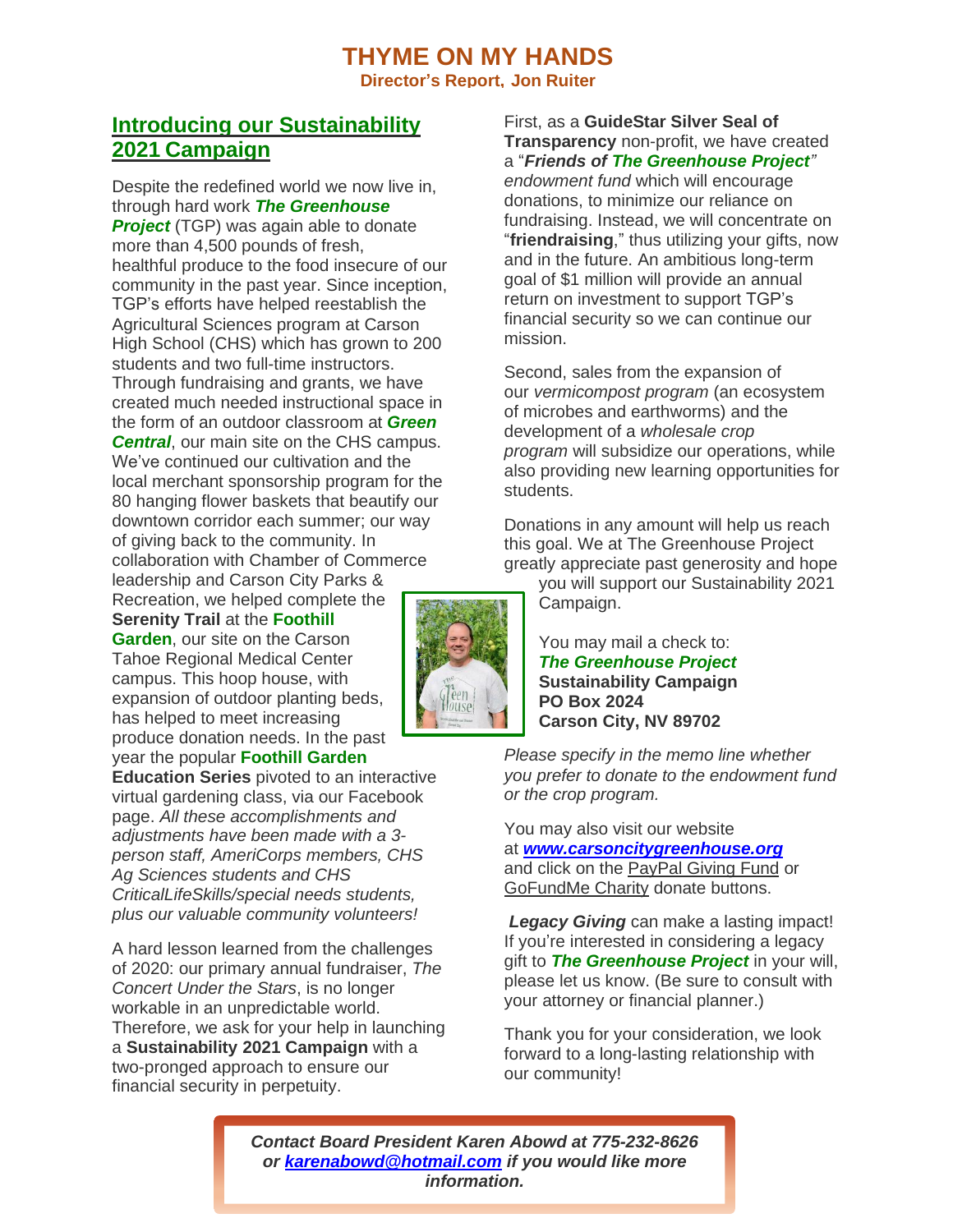# **2021 Foothill Garden Education Series**

*The Greenhouse Project* presents virtual classes: **2021 Foothill Garden Education Series** with **Will Pierz,**  Foothill Garden site manager.

Will successfully launched growing operations at the **Foothill Garden** in August, 2017 and continues to apply his knowledge and creativity, surpassing growing goals with his energy and dedication. Guest presenters will augment his engaging class style and you'll come away with a wide range of gardening tips and tricks.

All classes are free and will be held from 11:00 am until 12:00 pm, broadcast live on *The Greenhouse Project* Facebook page. All past broadcasts are also available to watch any time.

(*As corona virus restrictions allow and weather permits, we aim to hold inperson classes at the* **Foothill Garden**  *site, located behind Carson Tahoe Hospital Cancer Resource Center (1535 Medical Parkway). In the event of inclement weather, an indoor location on the hospital campus will be posted.)*



#### **March 5** – *Growing Superb Strawberries!*

In this installment we'll be diving deep into strawberry cultivation. We'll talk about varieties, propagation, fertility needs, tricks to maximize harvest and protect from pests, as well as best growing locations in your landscape. A limited supply of plants propagated from the **Foothill Garden** site will be available for sale.

#### **April 2** – *Mushrooms 101*

We'll discuss the basics of home mushroom cultivation. We'll describe foraging in the Northern Nevada area, and the fundamentals of identifying wild mushrooms for consumption. We'll also cover basics of mushroom biology, key differences vs cultivating plants, different substrates, and growing techniques from countertop to large scale.

#### **May 7** – *Growing Top-Shelf tomatoes and Pretty Peppers* with **Cory King**

 Here we'll talk about the intricacies of growing incredible tomatoes and peppers. From fertility management and soil preparation to pruning techniques and season extension techniques. You'll leave feeling confident in this year's crop.

#### **June 4** – *Apples in the Orchard and Grapes on the Table* with Cory King

You'll learn strategies and maintenance techniques for maximizing the harvest from your fruit trees and vines. We'll be talking about managing your yard/orchard for the benefit of your harvest and covering some midseason management techniques to keep your flowers blooming.

*Remaining class topics TBA*

**Will Pierz***,* **Foothill Garden** Site Manager & Educator

### **QUICK TIP**

Delay yard and garden cleanup until overwintering beneficial insects wake up. Wait until after several days of 50º or higher temperatures to give them a chance of survival.